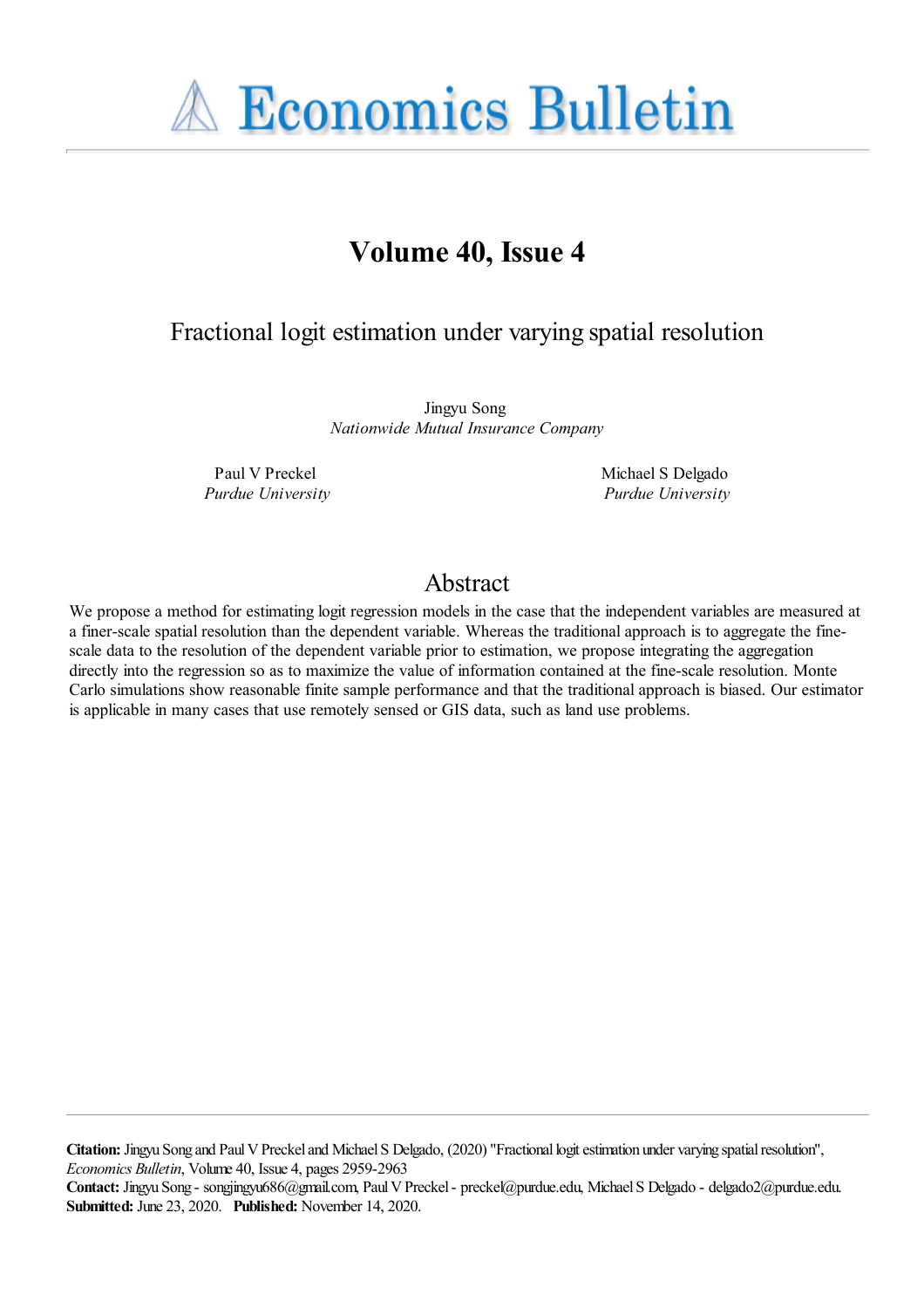#### **1. Introduction**

Databases used routinely by researchers in applied economics and social sciences are often organized according to a particular spatial structure. Traditional economic data (e.g., output) is frequently available only at the level of geopolitical regions (e.g., states, counties, or provinces); these geopolitical divisions can generally be referred to as "administrative units" (AUs). Data we wish to use as drivers for the economic data may be available at much finer spatial resolutions from sources such as satellite imagery or GIS databases. While the detail offered by these fine spatial scale data is tremendous, researchers are challenged to maximize the information value without sacrificing the data variation that is needed for econometrically identifying the parameters or mechanisms of interest. Often, researchers simply aggregate the data to a consistent (or similar) spatial unit. The simplest and perhaps most prominent example of the aggregation approach is to layer the pixelated independent variable data over the dependent variable AU measurements and average the pixelated data to the AU level. Yet, whether averaging the independent variables to the AU level eliminates useful information is unclear at best.

 An example of the empirical problem we have in mind is the prediction of whether a particular land pixel will be dedicated to a particular use, such as being planted in a particular crop. The model we develop may be used to predict probabilities or shares across multiple uses (e.g. Papke and Wooldridge 1996; Mullahy 2015; Song et al. 2018), though for simplicity our example focuses on a singular use. A typical dataset might include fine-scale (pixel-level) data for the independent variables, such as soil quality or climate, and coarse-resolution (AU-level) data for the dependent variable, such as the share of land in the province planted in the crop. One may be interested in predicting either the probability that an entire pixel is put into a particular use (e.g., entirely planted in corn), or in predicting the share of land in a pixel that is put into the particular use (e.g., share of land planted in corn). The traditional approach would be to aggregate the finescale data to the province (e.g., AU) level, and estimate a standard logit regression to predict the probability (or share) of land use at the AU level. However, while all data are used, estimation and prediction are conducted at the lower spatial resolution, and the information regarding heterogeneity within the AU is lost.

 We propose to re-orient the logit regression model such that the fine-scale resolution is more fully used, providing a framework for estimating pixel-level probabilities (or shares). Specifically, we integrate the data aggregation step directly into the econometric model, rather than *prior* to parameter estimation. Our approach exploits nonlinearity in the logit model, recognizing that logit regression using averaged data is not the same as an averaged logit regression using pixelated data. A Monte Carlo experiment demonstrates the excellent finite sample performance of our estimator and shows that the traditional averaged approach is, in general, biased.

### **2. Estimation Framework**

The following notation facilitates the exposition of our estimator and is developed for the general, multiple use case:

- *j* the index of AUs
- $i$  the index of pixels within an AU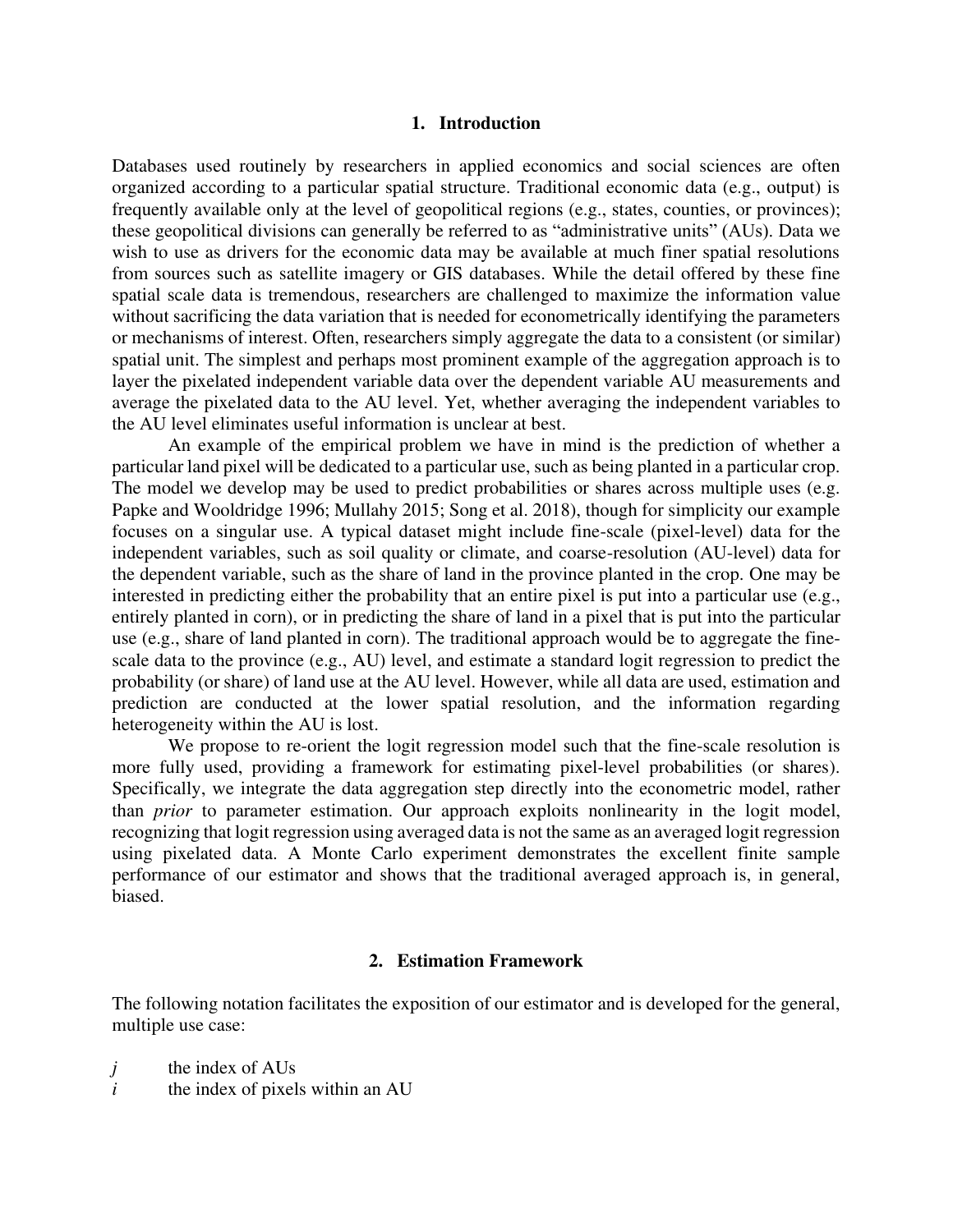- $k$  the index of the use categories (dependent variables)
- $X_{ij}$  the observations of the independent variables for pixel *i* in AU *j*
- $y_{jk}$  the observations of the dependent variables for AU *j* for variable *k* (fractions that sum to one across *k*)
- $W()$  a transformation function mapping  $X_{ij}$  to functions of the independent variables
- $\beta_k$  the vector of coefficients to be estimated for dependent variable  $k$
- *Aij* area in pixel *i* within AU *j*

Using this notation, we define the logistic regression problem. Define the probability that pixel *i* in AU *j* is of type *k* by:

$$
G_{ijk} \big( \boldsymbol{W}(\boldsymbol{X}_{ij}), \boldsymbol{\beta}_k \big) = \frac{\exp \left( \boldsymbol{W}(\boldsymbol{X}_{ij}) \boldsymbol{\beta}_k \right)}{\sum_{k=1}^K \exp \left( \boldsymbol{W}(\boldsymbol{X}_{ij}) \boldsymbol{\beta}_k \right)} \tag{1}
$$

where we make the usual normalization  $\beta_1 = 0$  for identification. Here, we use a generic form of *W*() to preserve flexibility. The area-weighted average of these probabilities is:

$$
H_{jk} = \frac{\sum_{i \in I_j} G_{ijk}(W(X_{ij}), \beta_k) A_{ij}}{\sum_{i \in I_j} A_{ij}}.
$$
 (2)

Estimation proceeds following the quasi-likelihood approach, via the quasi-likelihood function:

$$
\mathcal{L} = \sum_{j=1}^{J} \sum_{k=1}^{K} y_{jk} \ln H_{jk}.\tag{3}
$$

#### **3. Monte Carlo Experiment**

**Monte Carlo Design:** We conduct a Monte Carlo experiment to demonstrate the properties and finite sample performance of our estimator. Following the nature of the empirical problem we envision, we artificially construct a land grid of "administrative units" that each consist of a number of smaller "pixels". For simplicity, we restrict all pixels to have the same area; empirically, differences in area size across pixels and AUs is both permitted and expected. (The estimation framework shown previously allows for this heterogeneity of pixel size.) Given these AUs and pixels, we randomly generate two independent variables, from which we construct our dependent variable as a share of the total area of each pixel (so as to mimic a share of land devoted to a particular use, such as share of land planted with corn). To keep the model transparent and straightforward, we assume that each pixel is devoted to only two activities, so that the shares of "use" and "non-use" sum to one within each pixel.

The values of the independent variables are designed following Song et al. (2018), whereby the first independent variable we generate mimics temperature patterns across sub-global regions and the second independent variable mimics land slope. The key difference between these two variables is that temperature has moderate variation within an AU but more substantial variation across AUs. Specifically, the first independent variable is created by generating a normal random number with mean 15 and standard deviation 4, to which we add a uniform random variable for each pixel within the AU on [-2, 2]. The second independent variable, mimicking slope, is drawn from a uniform random variable on [0, 1] for all AUs and pixels within those AUs. To be clear,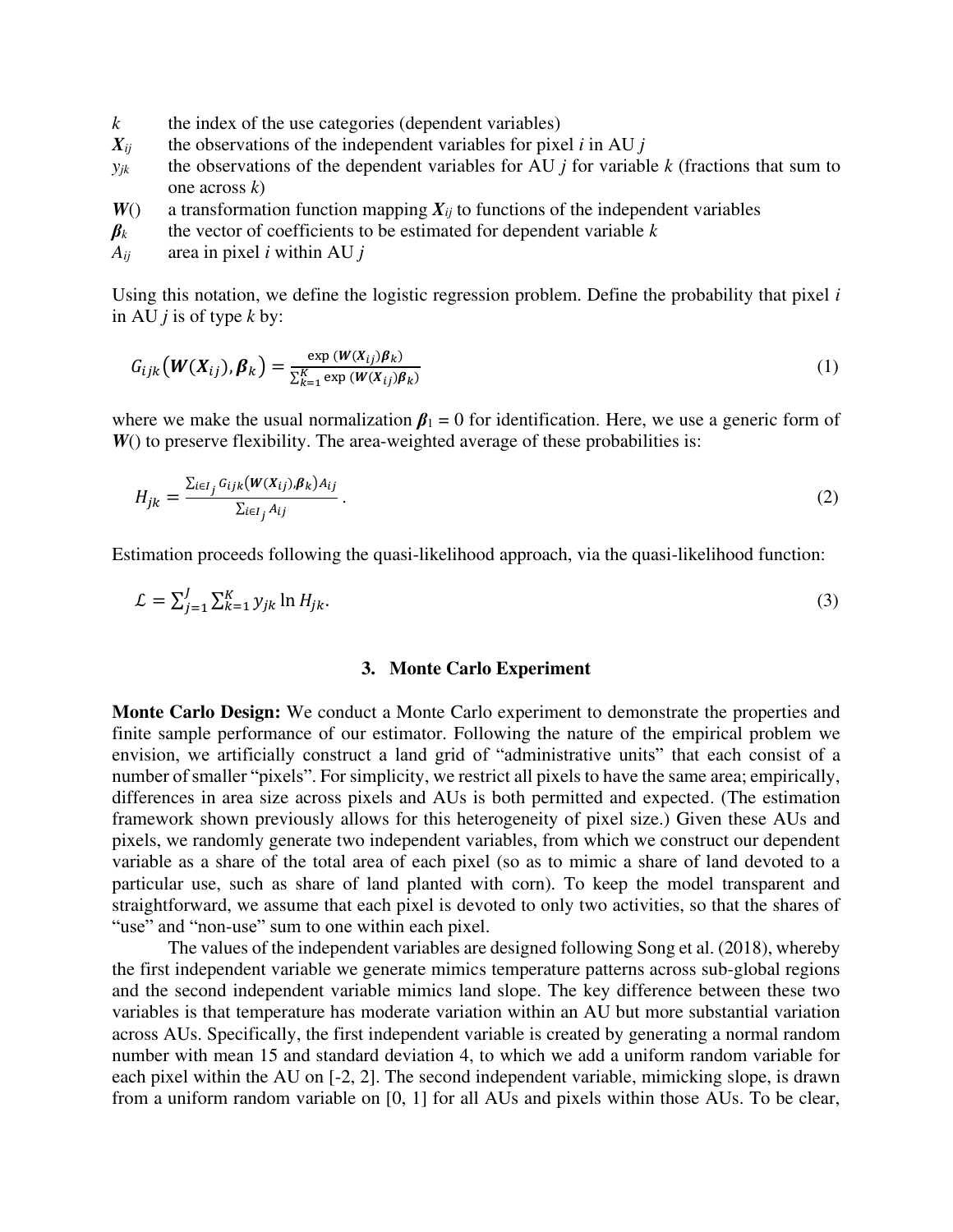we construct these variables to mimic typical land use variables to create a more realistic experimental environment, but there is no theoretical requirement that would render our experimental results non-general.

For these exercises, we fix  $W()$  to be the identity, and choose  $\beta_2$  to be  $[-7, 0.6, -6]$ , in which the components correspond to the intercept and coefficients for the first and second independent variables, respectively. Using this structure, we generate the pixel-level value of the fractions for the two land uses according to (1), and calculate the weighted average of these at the AU level according to (2). This "true value" of the use fraction is then multiplied by a randomly generated error that is drawn from a beta distribution with mean equal to one and with a support from zero to one over the true value of the use fraction variable. The two shape parameters of this beta distributed error are chosen so that their minimum is 4. Varying this value alters the signal to noise ratio, but does not change the qualitative results of our experiment.

Finally, the number of observations of our dependent variable is the number of AUs, for which the experimental design uses 50, 100, 500, 1,000, and 2,000 AUs as increasing sample sizes. Within each AU, the number of pixels is randomly generated as the square of the truncation of a uniform random variate on the interval [20, 51] giving a range of pixels per AU of 400 to 2500. We conduct 1,000 trials for each of these experiments.

**Monte Carlo Results:** The Monte Carlo results are displayed in the left panel of Table 1 titled "Pixel Data", indicating that the independent variables are defined at the pixel level as described above. For each set of experiments, we report the mean parameter estimate, as well as the standard deviation of the estimates and the root mean squared error (RMSE) as a measure of performance. We see that the coefficients are converging towards the true values, and both the standard deviation and RMSE values are uniformly decreasing, as the sample size (number of AUs) increases. These results demonstrate consistency.

How does this compare with the traditionally-used alternative of averaging the pixel-level independent variable observations up to the AU level? We maintain the notation from the Estimation Framework section, noting that  $K = 2$  (i.e.  $k = 1$  for non-use and  $k = 2$  for use). To examine this question, we re-estimate our simulated model following an *a priori* averaging of the pixel level data to the AU level:

$$
G_{jk}\left(\boldsymbol{W}(\overline{\boldsymbol{X}}_{j}),\boldsymbol{\beta}_{k}\right) = \frac{\exp\left(\boldsymbol{W}(\overline{\boldsymbol{X}}_{j})\boldsymbol{\beta}_{k}\right)}{\sum_{k=1}^{K}\exp\left(\boldsymbol{W}(\overline{\boldsymbol{X}}_{j})\boldsymbol{\beta}_{k}\right)}
$$
(4)

where we again normalize  $\beta_1 = 0$ , and  $X_{ij}$  is replaced in (1) with the area-weighted average:

$$
\overline{X}_j = \frac{\sum_{i \in I_j} X_{ij} A_{ij}}{\sum_{i \in I_j} A_{ij}}.
$$
\n
$$
(5)
$$

The analogs to (2) and (3) are then given as:

$$
H_{jk} = \frac{\sum_{i \in I_j} G_{jk}(W(\overline{X}_j), \beta_k)A_{ij}}{\sum_{i \in I_j} A_{ij}} = \frac{G_{jk}(W(\overline{X}_j), \beta_k)\sum_{i \in I_j} A_{ij}}{\sum_{i \in I_j} A_{ij}} = G_{jk}(W(\overline{X}_j), \beta_k),
$$
(6)

and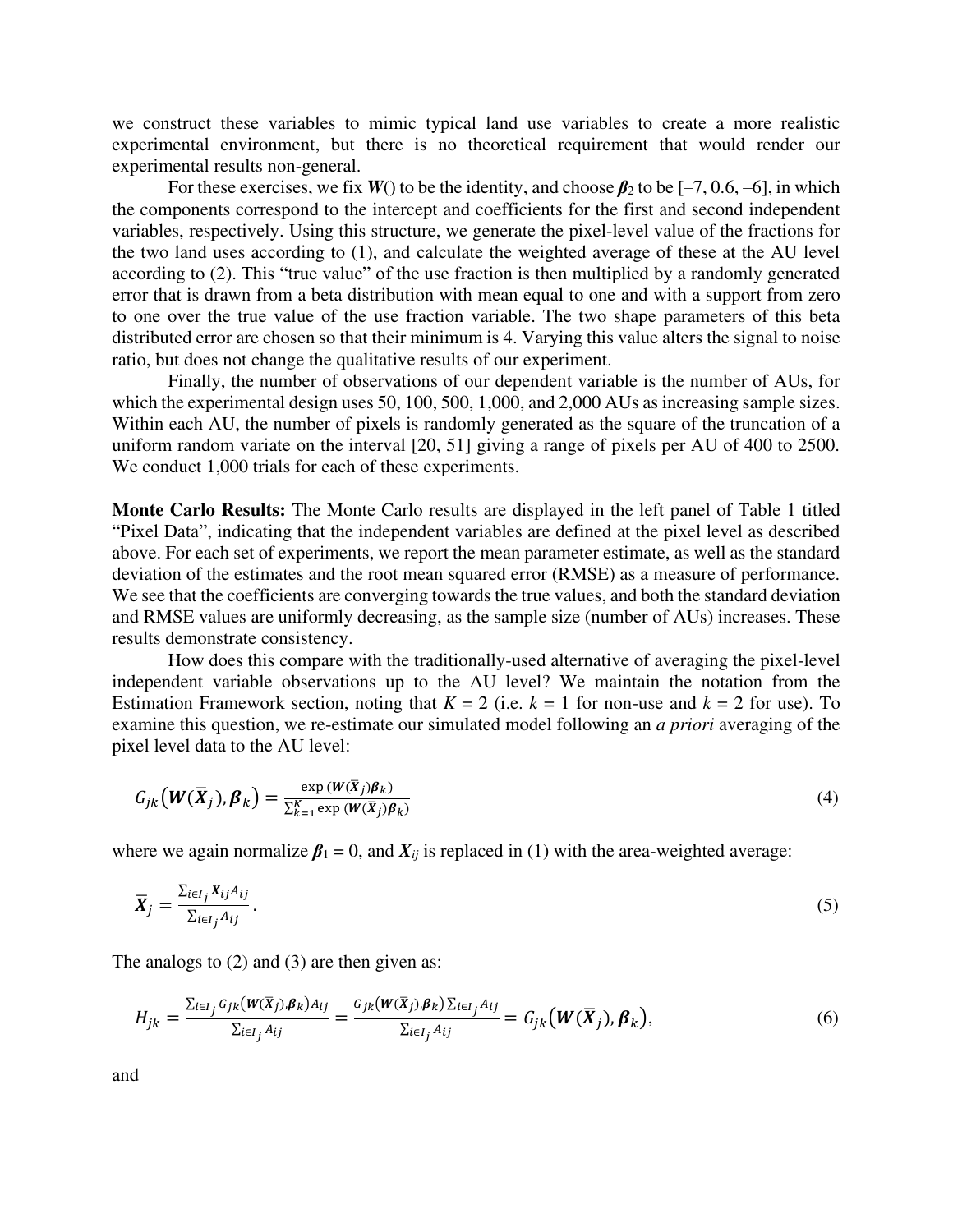$$
\mathcal{L} = \sum_{j=1}^{J} \sum_{k=1}^{K} y_{jk} \ln H_{jk} = \sum_{j=1}^{J} \sum_{k=1}^{K} y_{jk} \ln G_{jk}.
$$
 (7)

For comparison purposes, the same data from the pixel level simulations are used for these averaged data results, which are displayed in the columns labeled "Averaged Data" in Table 1. The mean parameter estimates are much further from the true values than with our proposed estimates. While the standard deviations and RMSE values are declining as the sample size increases, this estimator appears to be biased even at a relatively large sample size of 2,000 observations.

|             | Pixel Data         |                     |                    | <b>Averaged Data</b> |                     |                    |
|-------------|--------------------|---------------------|--------------------|----------------------|---------------------|--------------------|
| No. of AUs  | $\beta_{2,0} = -7$ | $\beta_{2.1} = 0.6$ | $\beta_{2,2} = -6$ | $\beta_{2,0} = -7$   | $\beta_{2.1} = 0.6$ | $\beta_{2,2} = -6$ |
| Mean        |                    |                     |                    |                      |                     |                    |
| 50          | $-12.1152$         | 1.1765              | $-14.985$          | $-3.5357$            | 0.3229              | $-3.6801$          |
| 100         | $-8.7025$          | 0.7732              | $-8.3620$          | $-4.0540$            | 0.3557              | $-3.7370$          |
| 500         | $-7.2654$          | 0.6304              | $-6.4875$          | $-4.4253$            | 0.3831              | $-3.9178$          |
| 1,000       | $-7.1830$          | 0.6367              | $-6.8603$          | $-4.3881$            | 0.3816              | $-3.9447$          |
| 2,000       | $-7.0741$          | 0.6184              | $-6.4651$          | $-4.3844$            | 0.3847              | $-4.0523$          |
| Std. Dev.   |                    |                     |                    |                      |                     |                    |
| 50          | 7.2139             | 0.6104              | 13.4019            | 4.3441               | 0.0154              | 8.6483             |
| 100         | 2.9552             | 0.1835              | 6.0554             | 3.7126               | 0.0115              | 7.4008             |
| 500         | 0.9113             | 0.0570              | 1.9835             | 1.6278               | 0.0044              | 3.2567             |
| 1,000       | 0.3261             | 0.0425              | 0.7645             | 1.0927               | 0.0031              | 2.1836             |
| 2,000       | 0.2168             | 0.0290              | 0.5362             | 0.8078               | 0.0023              | 1.6119             |
| <b>RMSE</b> |                    |                     |                    |                      |                     |                    |
| 50          | 8.8405             | 0.8394              | 16.1295            | 5.5546               | 0.2775              | 8.9498             |
| 100         | 3.4092             | 0.2523              | 6.4970             | 4.7380               | 0.2446              | 7.7355             |
| 500         | 0.9487             | 0.0646              | 2.0415             | 3.0457               | 0.2170              | 3.8641             |
| 1,000       | 0.3739             | 0.0561              | 1.1506             | 2.8311               | 0.2184              | 2.9980             |
| 2,000       | 0.2290             | 0.0343              | 0.7096             | 2.7374               | 0.2153              | 2.5277             |

#### **Table 1. Monte Carlo Results**

### **4. Conclusion**

We propose a method of integrating independent variable data organized at a different spatial resolution from the independent variables into a logit regression so as to maximize the value of the information contained in the fine-scale spatial data while maintaining econometric tractability. Monte Carlo experiments show that our estimator performs well, and that a traditional preaveraging approach is generally biased. Our estimator is applicable in many empirical contexts in which independent variables are available at a less aggregated level than the dependent variable. Finally, our approach provides the wherewithal to predict at the less aggregated level.